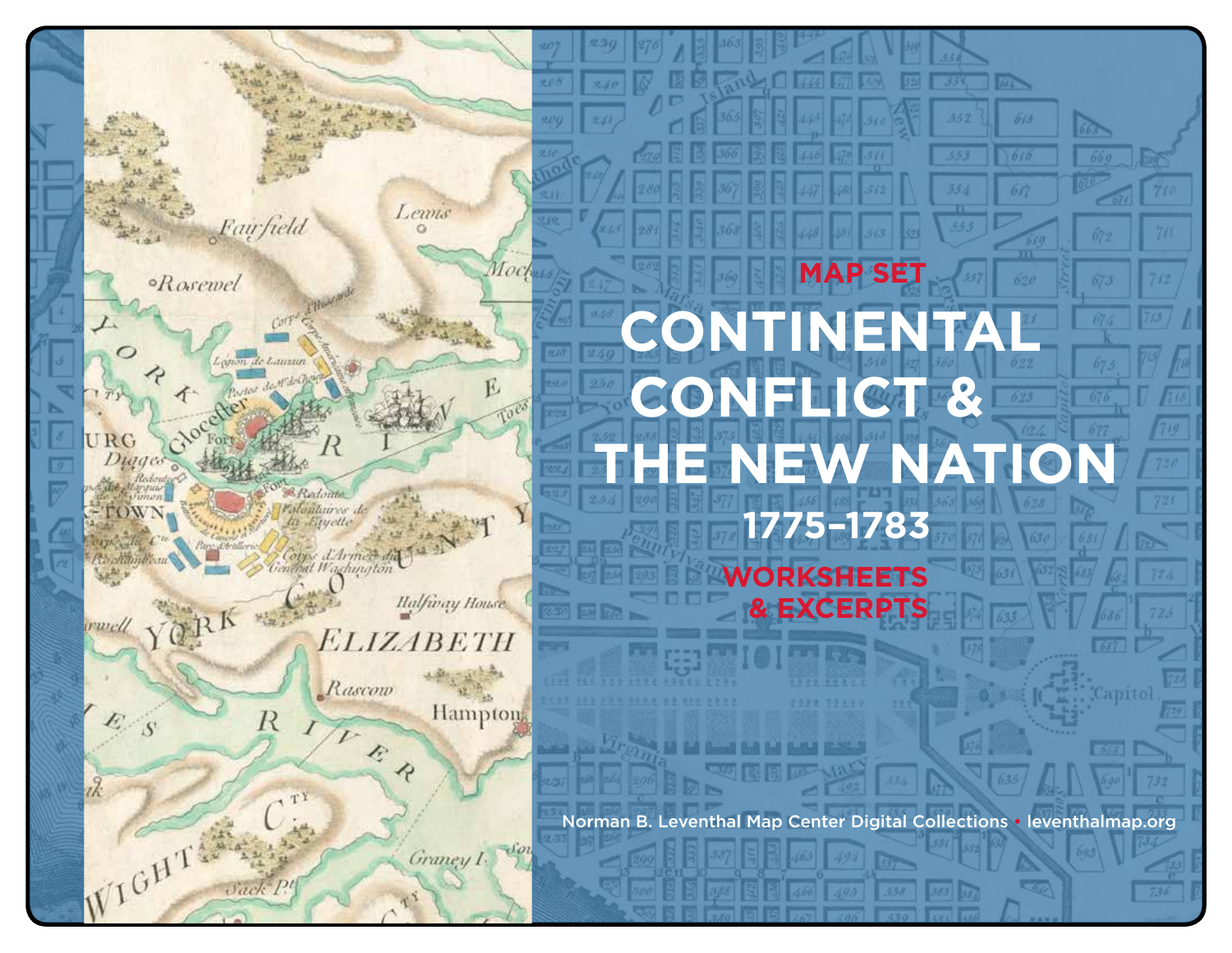### **MAP 1 VALLEY FORGE, PA | 1780 MAP Inquiry WORKSHEET**

| Observe  | Circle which of these you find on this map:                                                                                                                            |                                          |       |               |       |                  |                      |  |  |  |
|----------|------------------------------------------------------------------------------------------------------------------------------------------------------------------------|------------------------------------------|-------|---------------|-------|------------------|----------------------|--|--|--|
|          | Compass                                                                                                                                                                | Date                                     | Title | Legend or Key | Scale | Name of Mapmaker | Latitude & Longitude |  |  |  |
|          |                                                                                                                                                                        | List other details you find interesting: |       |               |       |                  |                      |  |  |  |
|          | Map Skills:                                                                                                                                                            |                                          |       |               |       |                  |                      |  |  |  |
| Reflect  | What kinds of details and information does the mapmaker want to show you?                                                                                              |                                          |       |               |       |                  |                      |  |  |  |
|          | Look at the location of Valley Forge. What do you notice about the area? Why do you think General Washington might have<br>selected this location for his winter camp? |                                          |       |               |       |                  |                      |  |  |  |
|          | Use the map scale in the lower right corner: how far away is Valley Forge from Philadelphia?                                                                           |                                          |       |               |       |                  |                      |  |  |  |
|          | What questions do you have about this map?                                                                                                                             |                                          |       |               |       |                  |                      |  |  |  |
| Question |                                                                                                                                                                        |                                          |       |               |       |                  |                      |  |  |  |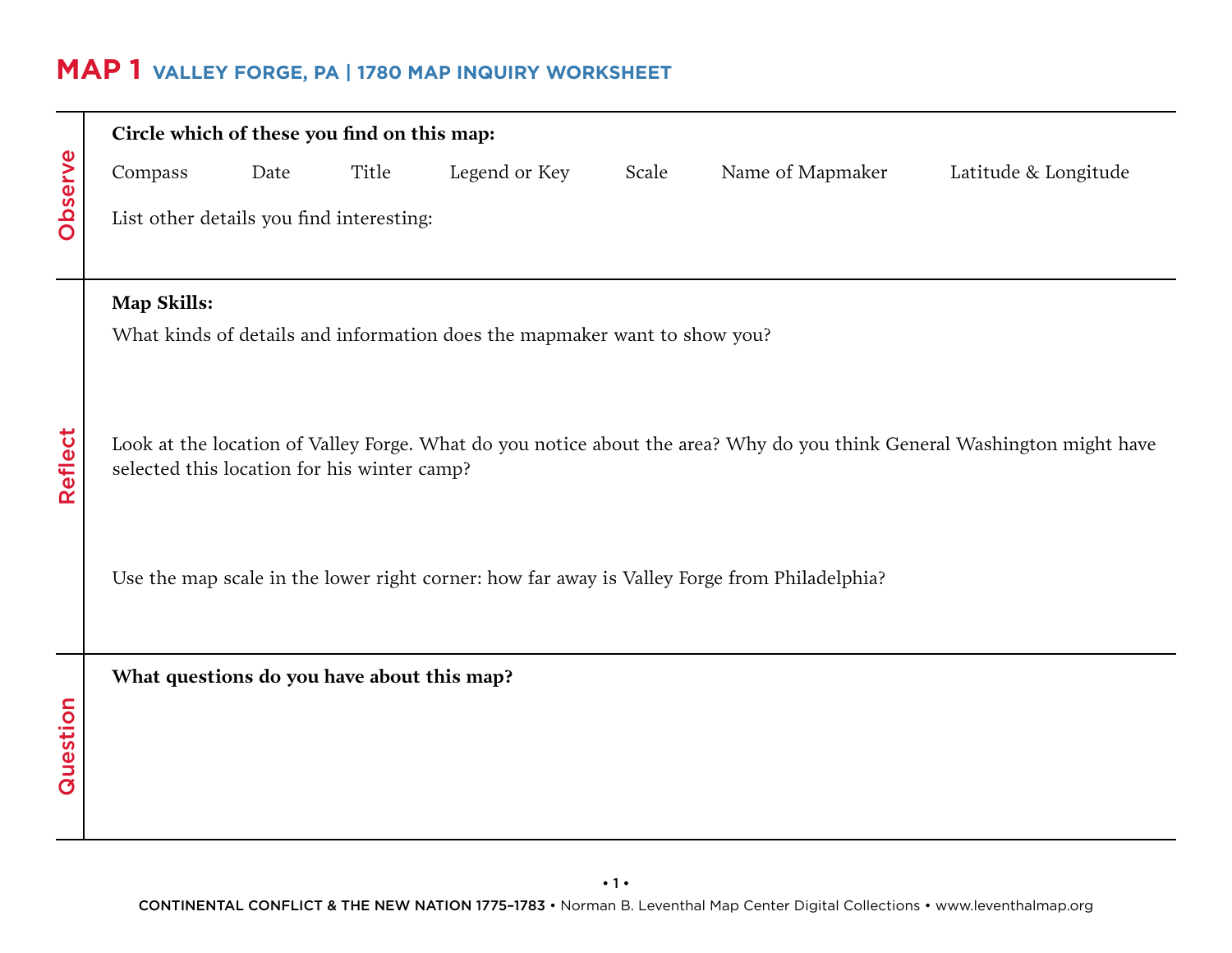#### **MAP 1 DOCUMENT CONNECTION | Excerpt from Washington Letter | 1777**

"Head Quarters, Valley Forge, December 29, 1777.

Gentn. I take the liberty of transmitting you the inclosed Return, which contains a state of such of the New Hampshire Regiments, as are in the Army immediately under my command. By this you will discover how deficient, how exceedingly short they are of the compliment [sic] of Men, which of right according to the establishment they ought to have.

It is not easy to give you a just and accurate idea of the sufferings of the Army at large and of the loss of Men on this Account...We had in Camp... not less than 2898 Men unfit for duty by reason of their being barefoot and otherwise naked. Besides this number... there are many others detained in Hospitals and crowded in Farmers Houses for the same causes. In a most particular manner I flatter myself the care and attention of the States, will be directed to the Supply of Shoes, Stockings and Blankets... we shall never have a fair and just prospect for success, 'till our Troops (Officers and Men) are better provided than they are or have been."

Letter from Gen. George Washington to New Hampshire Convention, December 29, 1777 (excerpt)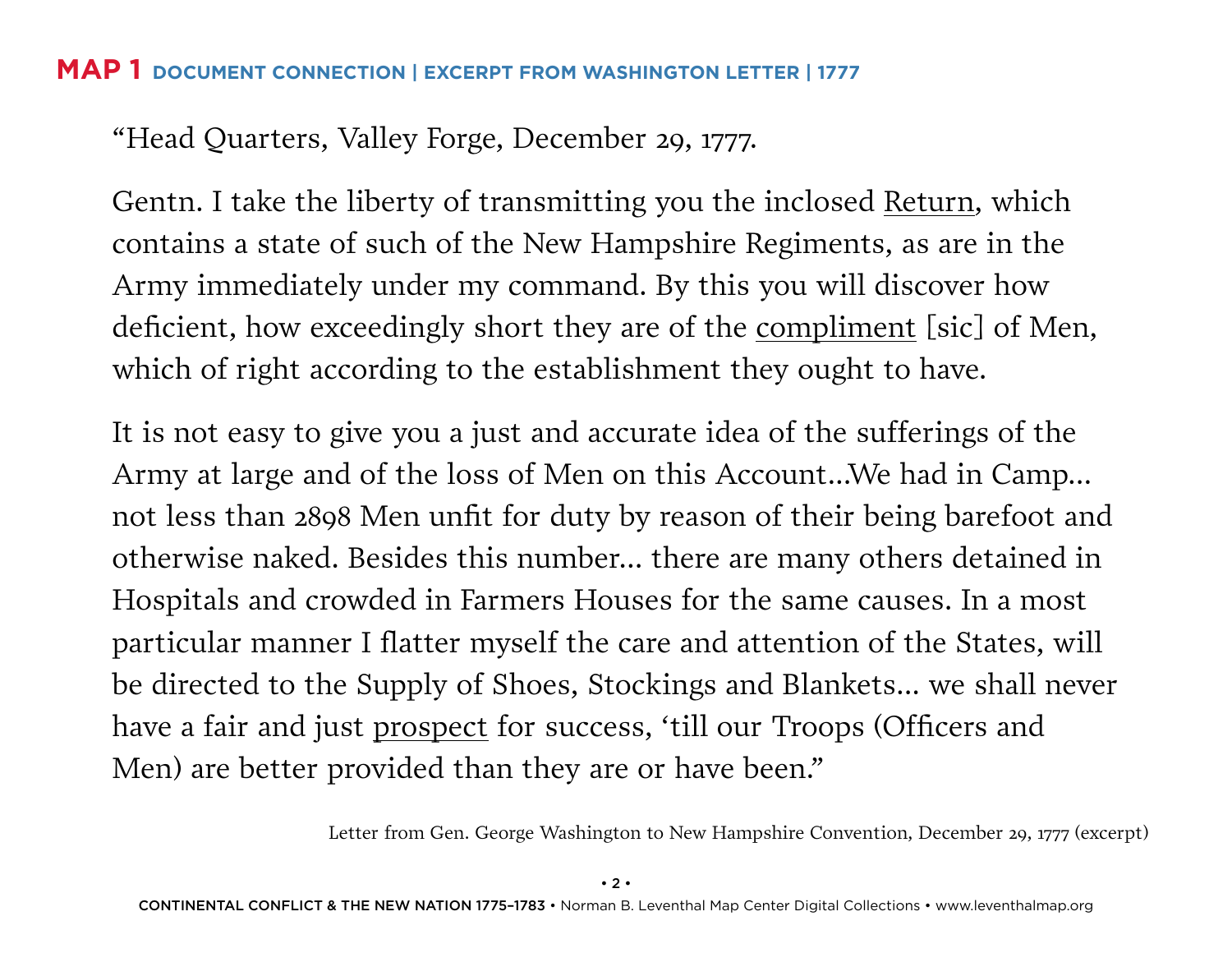# **MAP 2 YORKTOWN, VA | 1782 MAP INQUIRY WORKSHEET**

|          | Circle which of these you find on this map:                                                                                    |      |       |               |       |                                                                                                            |                      |  |  |
|----------|--------------------------------------------------------------------------------------------------------------------------------|------|-------|---------------|-------|------------------------------------------------------------------------------------------------------------|----------------------|--|--|
|          | Compass                                                                                                                        | Date | Title | Legend or Key | Scale | Name of Mapmaker                                                                                           | Latitude & Longitude |  |  |
| Observe  | List other details you find interesting:                                                                                       |      |       |               |       |                                                                                                            |                      |  |  |
|          | Map Skills:                                                                                                                    |      |       |               |       |                                                                                                            |                      |  |  |
|          | Locate Yorktown on the map. List as many geographical features as you can (parts of the land that are man-made or<br>natural). |      |       |               |       |                                                                                                            |                      |  |  |
| Reflect  | The American troops trapped the British troops in Yorktown from several sides. How did they do this?                           |      |       |               |       |                                                                                                            |                      |  |  |
|          |                                                                                                                                |      |       |               |       | There were many key individuals who were part of the battle of Yorktown. Who do you see noted on this map? |                      |  |  |
| Question | What questions do you have about this map?                                                                                     |      |       |               |       |                                                                                                            |                      |  |  |
|          |                                                                                                                                |      |       |               |       |                                                                                                            |                      |  |  |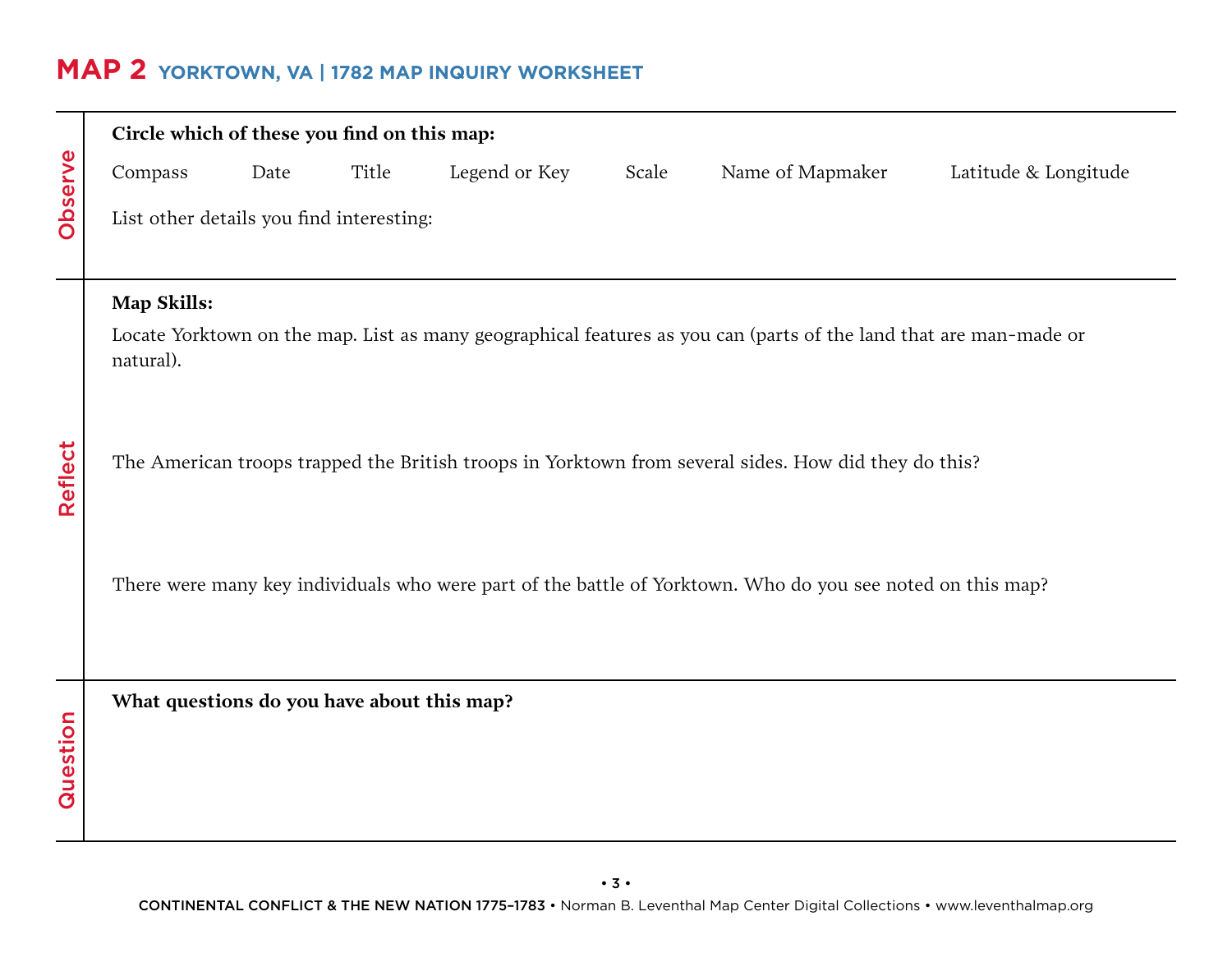# **MAP 3 Centers of Government | PHILADELPHIA, PA | 1777 MAP INQUIRY WORKSHEET**

| Observe  | Circle which of these you find on this map:                                                                                          |                                          |       |               |       |                                                                                                                      |                      |  |  |  |
|----------|--------------------------------------------------------------------------------------------------------------------------------------|------------------------------------------|-------|---------------|-------|----------------------------------------------------------------------------------------------------------------------|----------------------|--|--|--|
|          | Compass                                                                                                                              | Date                                     | Title | Legend or Key | Scale | Name of Mapmaker                                                                                                     | Latitude & Longitude |  |  |  |
|          |                                                                                                                                      | List other details you find interesting: |       |               |       |                                                                                                                      |                      |  |  |  |
|          | Map Skills:                                                                                                                          |                                          |       |               |       |                                                                                                                      |                      |  |  |  |
| Reflect  | map?                                                                                                                                 |                                          |       |               |       | What kinds of details and information does the mapmaker want to show you? What different symbols does he use on this |                      |  |  |  |
|          | Look closely at Philadelphia. It was one of the only "planned" cities in the colonies. What does this mean based on what<br>you see? |                                          |       |               |       |                                                                                                                      |                      |  |  |  |
|          |                                                                                                                                      |                                          |       |               |       | Why might the mapmakers have included the illustration of the State House at the bottom of the map?                  |                      |  |  |  |
| Question | What questions do you have about this map?                                                                                           |                                          |       |               |       |                                                                                                                      |                      |  |  |  |
|          |                                                                                                                                      |                                          |       |               |       |                                                                                                                      |                      |  |  |  |